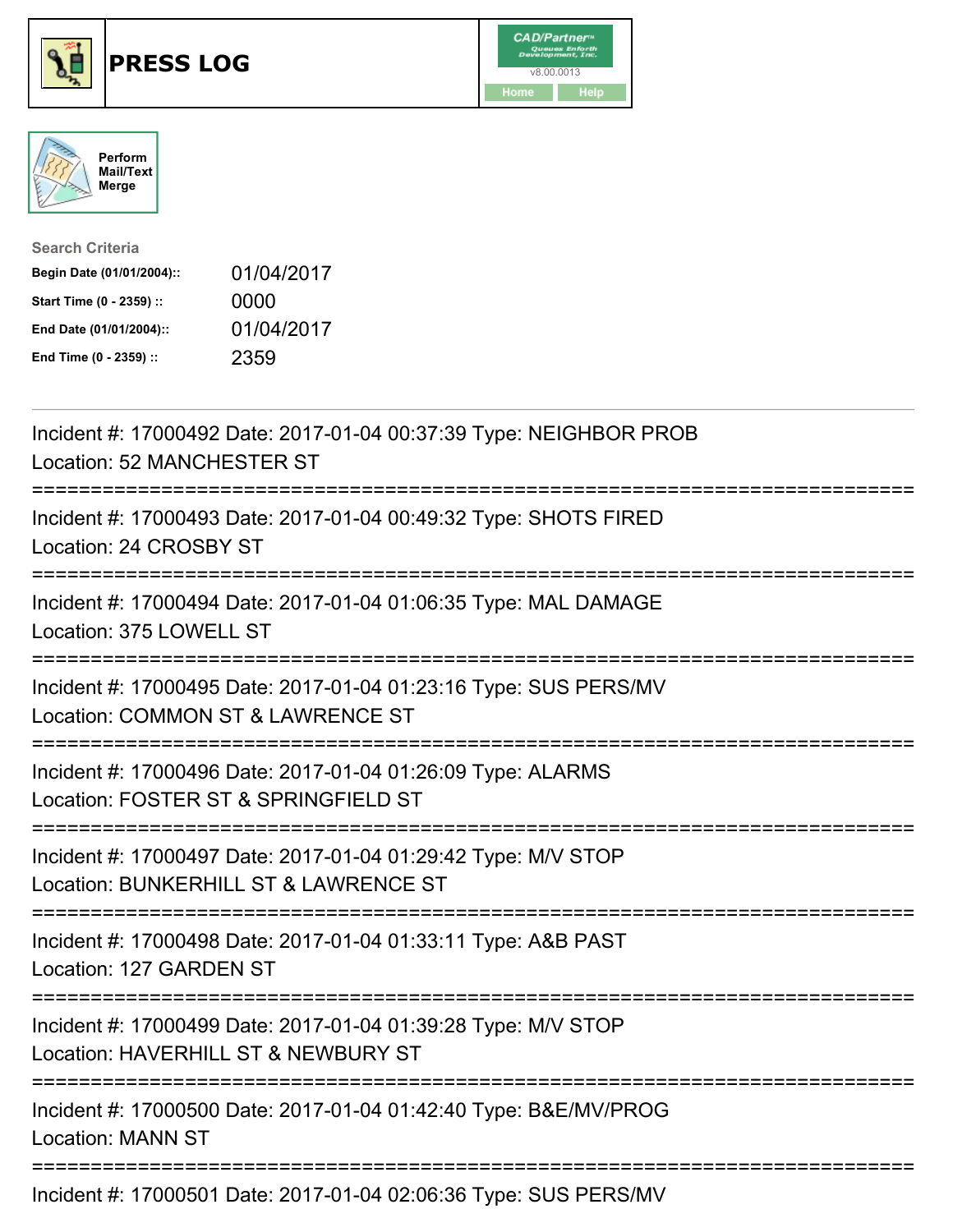Location: 32 GALE ST

| Incident #: 17000502 Date: 2017-01-04 02:15:38 Type: M/V STOP<br>Location: BEVEL ST & HAVERHILL ST         |
|------------------------------------------------------------------------------------------------------------|
| Incident #: 17000503 Date: 2017-01-04 02:20:04 Type: M/V STOP<br>Location: OSGOOD ST & SALEM ST            |
| Incident #: 17000504 Date: 2017-01-04 02:30:41 Type: M/V STOP<br>Location: 700 ESSEX ST                    |
| Incident #: 17000505 Date: 2017-01-04 02:31:30 Type: TOW/REPOSSED<br>Location: 19 LEONARD AV               |
| Incident #: 17000506 Date: 2017-01-04 03:01:46 Type: SUS PERS/MV<br>Location: 99 JAMAICA ST                |
| Incident #: 17000507 Date: 2017-01-04 03:05:39 Type: SUS PERS/MV<br>Location: ESSEX ST & HAMPSHIRE ST      |
| Incident #: 17000508 Date: 2017-01-04 03:31:10 Type: M/V STOP<br>Location: N PARISH RD & OSGOOD ST         |
| Incident #: 17000509 Date: 2017-01-04 03:58:10 Type: ALARM/BURG<br>Location: 280 MERRIMACK ST              |
| Incident #: 17000510 Date: 2017-01-04 04:16:00 Type: UNKNOWN PROB<br>Location: 137 BENNINGTON ST FL 1ST    |
| Incident #: 17000511 Date: 2017-01-04 04:21:53 Type: SUS PERS/MV<br>Location: E HAVERHILL ST & PROSPECT ST |
| Incident #: 17000512 Date: 2017-01-04 04:51:09 Type: ALARM/BURG<br>Location: 135 BUTLER ST                 |
| Incident #: 17000513 Date: 2017-01-04 06:01:10 Type: M/V STOP<br>Location: CANAL ST & UNION ST             |
| Incident #: 17000514 Date: 2017-01-04 06:46:05 Type: AUTO ACC/PED<br>Location: ERVING AV & LAWRENCE ST     |
| Incident #: 17000515 Date: 2017-01-04 06:52:36 Type: ALARMS                                                |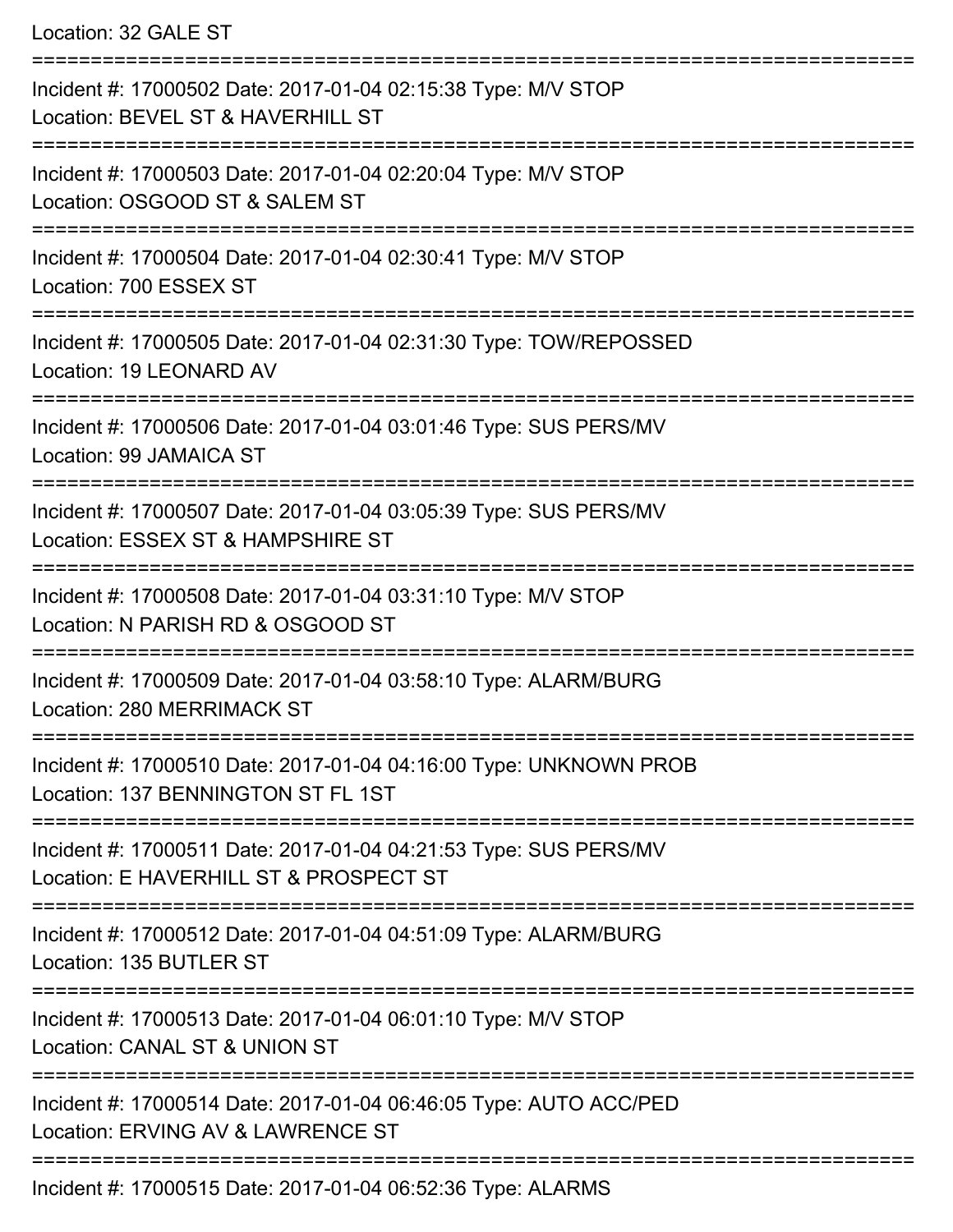| Incident #: 17000516 Date: 2017-01-04 07:21:08 Type: M/V STOP<br>Location: HAMPSHIRE ST & LOWELL ST              |
|------------------------------------------------------------------------------------------------------------------|
| Incident #: 17000517 Date: 2017-01-04 07:21:56 Type: ALARMS<br>Location: 36 HAVERHILL ST                         |
| Incident #: 17000519 Date: 2017-01-04 07:35:02 Type: MV/BLOCKING<br>Location: LAW FAMILY ACADEMY / 526 LOWELL ST |
| Incident #: 17000518 Date: 2017-01-04 07:36:32 Type: SUS PERS/MV<br><b>Location: 7 DURANT ST</b>                 |
| Incident #: 17000520 Date: 2017-01-04 07:37:58 Type: PARK & WALK<br>Location: BROADWAY                           |
| Incident #: 17000521 Date: 2017-01-04 07:51:14 Type: MAL DAMAGE<br>Location: 41 BERKELEY ST                      |
| Incident #: 17000522 Date: 2017-01-04 07:56:25 Type: MV/BLOCKING<br>Location: 97 CAMBRIDGE ST                    |
| Incident #: 17000523 Date: 2017-01-04 07:56:38 Type: MAL DAMAGE<br>Location: 520 BROADWAY                        |
| Incident #: 17000526 Date: 2017-01-04 08:32:27 Type: B&E/MV/PAST<br>Location: 600 BROADWAY                       |
| Incident #: 17000524 Date: 2017-01-04 08:37:08 Type: MV/BLOCKING<br>Location: LEAHY SCHOOL / 100 ERVING AV       |
| Incident #: 17000525 Date: 2017-01-04 08:39:33 Type: ALARM/BURG<br>Location: LA NATIONAL / 233 BROADWAY          |
| Incident #: 17000527 Date: 2017-01-04 09:13:29 Type: CK WELL BEING<br>Location: 247 FARNHAM ST                   |
| Incident #: 17000528 Date: 2017-01-04 09:24:08 Type: TOW OF M/V<br>Location: 52 MONMOUTH ST                      |
| Incident #: 17000529 Date: 2017-01-04 09:30:59 Type: M/V STOP                                                    |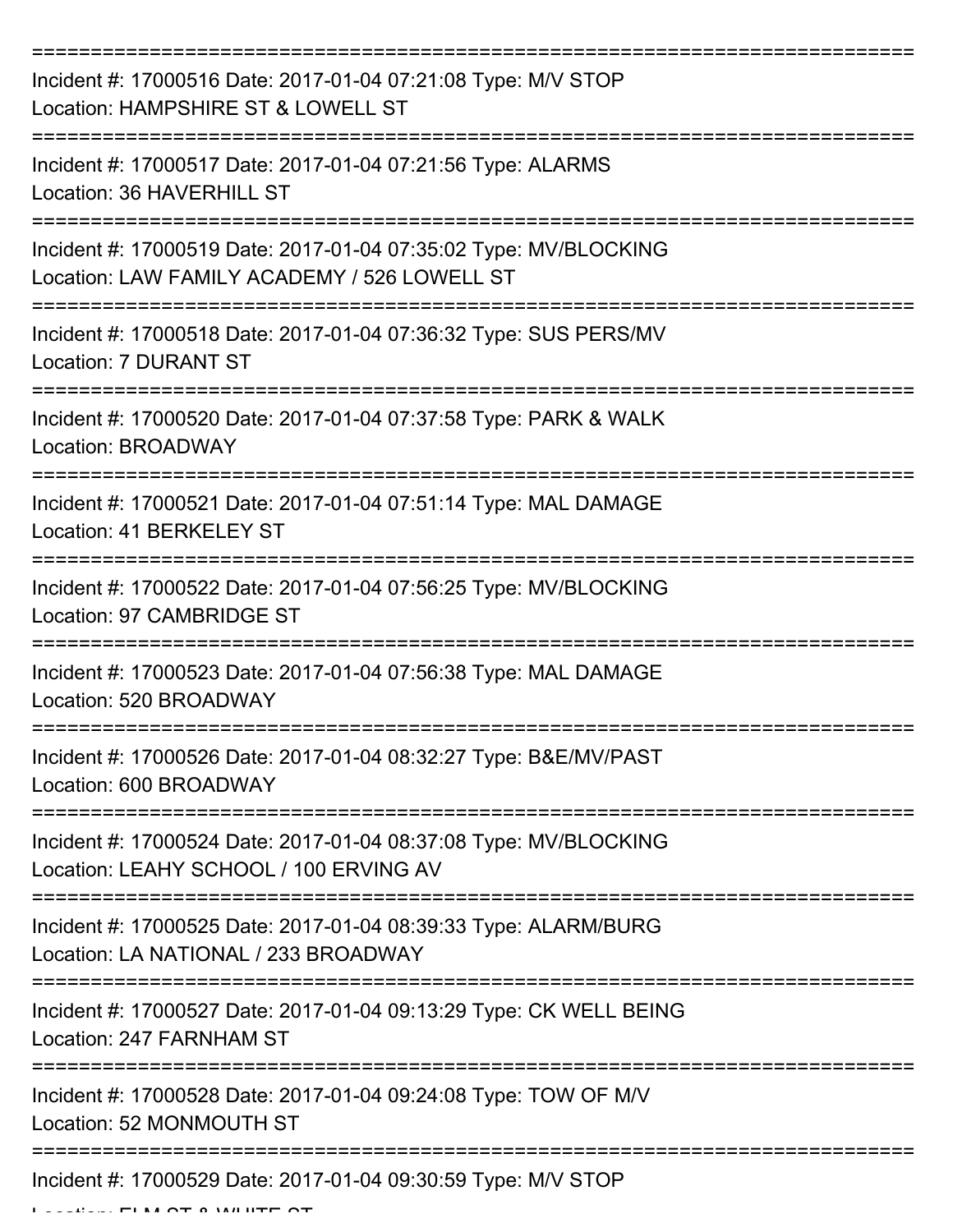| Incident #: 17000530 Date: 2017-01-04 09:38:11 Type: M/V STOP<br>Location: BROADWAY & CROSS ST       |
|------------------------------------------------------------------------------------------------------|
| Incident #: 17000531 Date: 2017-01-04 09:43:10 Type: M/V STOP<br>Location: 408 BROADWAY              |
| Incident #: 17000532 Date: 2017-01-04 09:44:48 Type: RECOV/STOL/MV<br>Location: KENDALL ST & KING ST |
| Incident #: 17000533 Date: 2017-01-04 09:45:53 Type: M/V STOP<br>Location: 25 FERN ST                |
| Incident #: 17000534 Date: 2017-01-04 09:49:24 Type: M/V STOP<br>Location: BROADWAY & MANCHESTER ST  |
| Incident #: 17000535 Date: 2017-01-04 09:51:20 Type: RECOV/STOL/MV<br>Location: 21 BOSTON ST         |
| Incident #: 17000536 Date: 2017-01-04 09:52:01 Type: NOTIFICATION<br>Location: 106 WATER ST #2       |
| Incident #: 17000538 Date: 2017-01-04 09:55:27 Type: RECOV/STOL/MV<br>Location: 700 ESSEX ST         |
| Incident #: 17000537 Date: 2017-01-04 09:57:04 Type: NOTIFICATION<br>Location: 24 HILLTOP AV         |
| Incident #: 17000539 Date: 2017-01-04 10:00:31 Type: M/V STOP<br>Location: 56 BERKELEY ST            |
| Incident #: 17000540 Date: 2017-01-04 10:07:05 Type: LIC PLATE STO<br>Location: 25 LENOX STREET      |
| Incident #: 17000541 Date: 2017-01-04 10:08:10 Type: M/V STOP<br>Location: BRUCE ST & PARK ST        |
| Incident #: 17000542 Date: 2017-01-04 10:11:30 Type: M/V STOP<br>Location: BROADWAY & MANCHESTER ST  |
| Incident #: 17000543 Date: 2017-01-04 10:14:58 Type: NOTIFICATION                                    |

Location: 57 BASSWOOD ST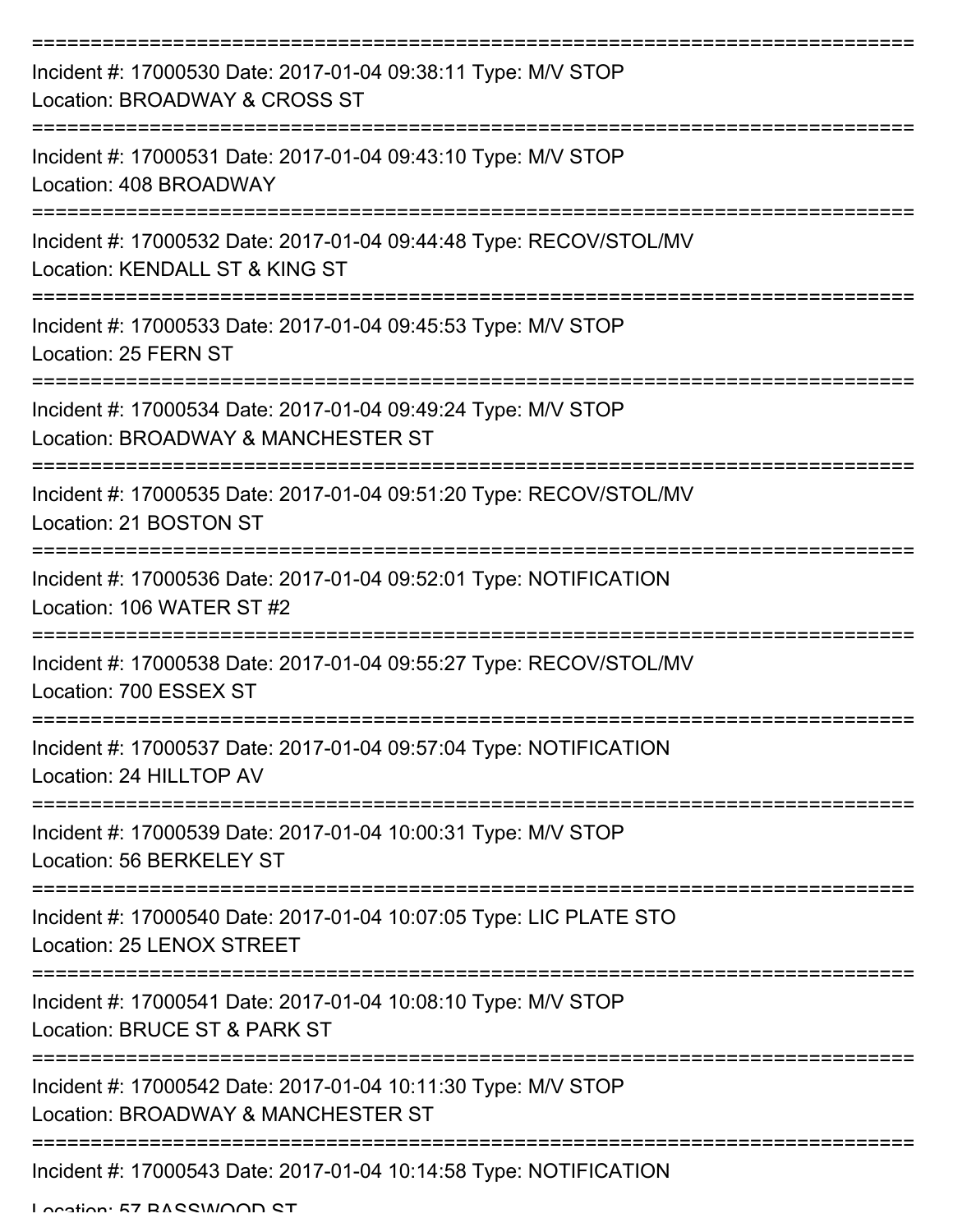| Incident #: 17000544 Date: 2017-01-04 10:15:05 Type: M/V STOP<br>Location: AVON ST & SAUNDERS ST                                           |
|--------------------------------------------------------------------------------------------------------------------------------------------|
| :=====================<br>Incident #: 17000545 Date: 2017-01-04 10:19:09 Type: INVEST CONT<br>Location: 22 SAXONIA AV<br>----------------- |
| Incident #: 17000546 Date: 2017-01-04 10:20:56 Type: KEEP PEACE<br>Location: WALK IN WALK IN / 77 S UNION ST #208                          |
| Incident #: 17000547 Date: 2017-01-04 10:28:02 Type: RECOV/STOL/MV<br>Location: 228 BAILEY ST<br>------------------                        |
| Incident #: 17000548 Date: 2017-01-04 10:30:45 Type: M/V STOP<br><b>Location: MARSTON ST</b>                                               |
| Incident #: 17000549 Date: 2017-01-04 10:39:56 Type: M/V STOP<br>Location: 200 COMMON ST                                                   |
| Incident #: 17000551 Date: 2017-01-04 10:41:59 Type: SEX OFFENDER<br>Location: 28 WINTHROP AV                                              |
| Incident #: 17000550 Date: 2017-01-04 10:43:04 Type: M/V STOP<br>Location: ESSEX ST & UNION ST                                             |
| Incident #: 17000553 Date: 2017-01-04 10:45:01 Type: 209A/SERVE<br>Location: 18 BEACON AV #4                                               |
| Incident #: 17000552 Date: 2017-01-04 10:45:24 Type: DOMESTIC/PROG<br>Location: ABBOTT ST & S UNION ST                                     |
| Incident #: 17000554 Date: 2017-01-04 10:52:40 Type: M/V STOP<br><b>Location: MARSTON ST</b>                                               |
| Incident #: 17000555 Date: 2017-01-04 10:53:45 Type: TOW OF M/V<br>Location: AMES ST & BYRON AV                                            |
| Incident #: 17000556 Date: 2017-01-04 11:00:10 Type: M/V STOP<br>Location: 40 CEDAR ST                                                     |
| Incident #: 17000557 Date: 2017-01-04 11:06:42 Type: M/V STOP<br>Location: 15 UNION ST                                                     |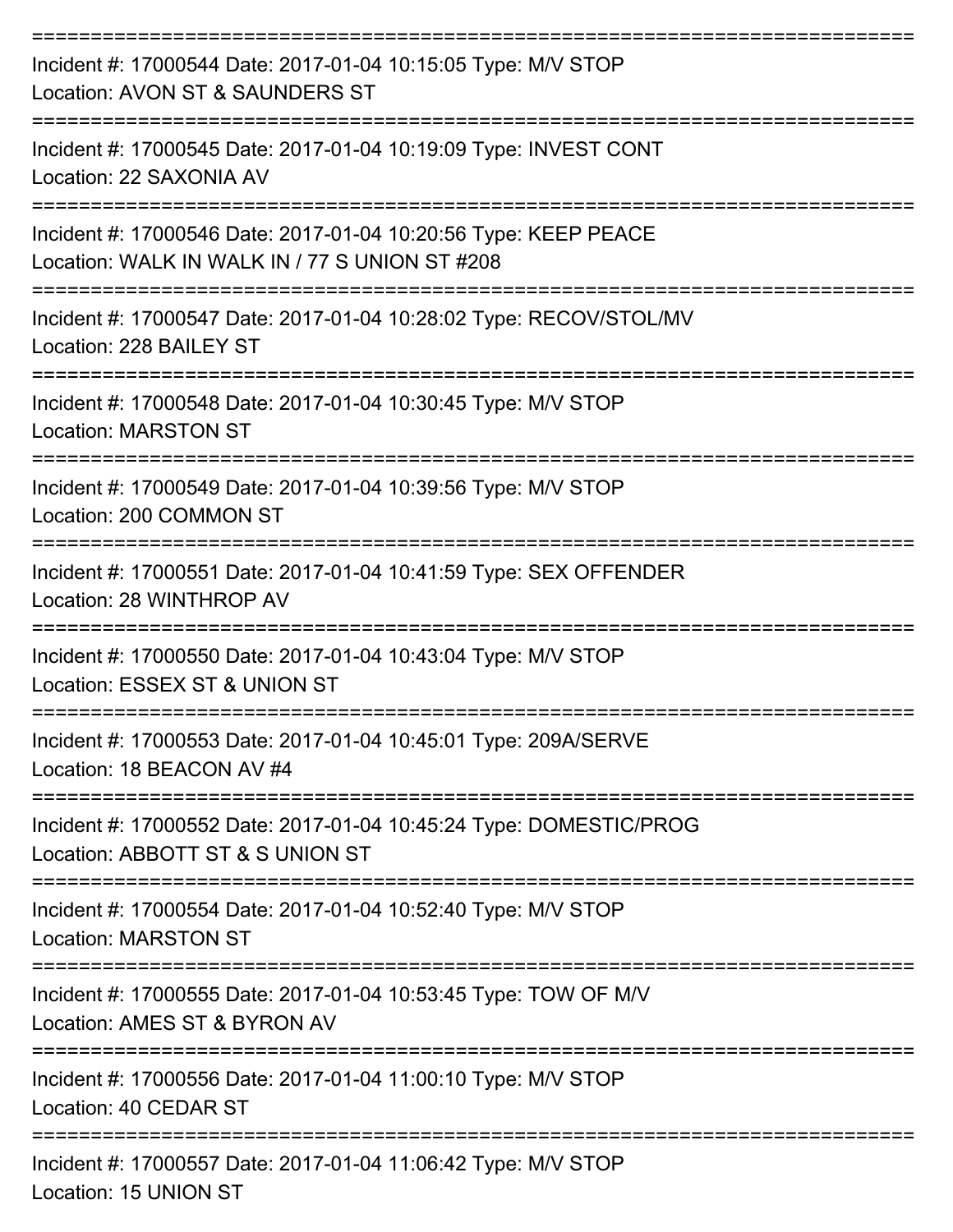| Incident #: 17000560 Date: 2017-01-04 11:17:31 Type: ANIMAL COMPL<br>Location: 234 HIGH ST                                                  |
|---------------------------------------------------------------------------------------------------------------------------------------------|
| =================================<br>Incident #: 17000558 Date: 2017-01-04 11:21:00 Type: 209A/SERVE<br>Location: 60 MELVIN ST #14 FL 11    |
| Incident #: 17000559 Date: 2017-01-04 11:24:46 Type: SUS PERS/MV<br>Location: HAVERHILL ST & WARWICK ST<br>================================ |
| Incident #: 17000561 Date: 2017-01-04 11:32:23 Type: 209A/SERVE<br>Location: 56 MELVIN ST                                                   |
| Incident #: 17000562 Date: 2017-01-04 11:36:55 Type: WARRANT SERVE<br>Location: 33 BRUCE ST FL 1STFL                                        |
| Incident #: 17000564 Date: 2017-01-04 11:39:21 Type: MAL DAMAGE<br>Location: 41 BERKELEY ST                                                 |
| Incident #: 17000563 Date: 2017-01-04 11:39:40 Type: 209A/SERVE<br>Location: 152 MARGIN ST                                                  |
| Incident #: 17000566 Date: 2017-01-04 11:43:33 Type: LARCENY/PAST<br>Location: 348 BROADWAY                                                 |
| Incident #: 17000565 Date: 2017-01-04 11:45:47 Type: SUS PERS/MV<br>Location: 100 BAILEY ST #2                                              |
| Incident #: 17000567 Date: 2017-01-04 11:49:03 Type: SUS PERS/MV<br>Location: 12 RESERVOIR ST                                               |
| Incident #: 17000568 Date: 2017-01-04 11:50:48 Type: M/V STOP<br>Location: ALLSTON ST & HIGH ST                                             |
| Incident #: 17000569 Date: 2017-01-04 12:02:07 Type: SUS PERS/MV<br>Location: BAILEY ST & S UNION ST                                        |
| Incident #: 17000570 Date: 2017-01-04 12:06:38 Type: NOTIFICATION<br>Location: 143 MYRTLE ST FL 2                                           |
| Incident #: 17000571 Date: 2017-01-04 12:24:51 Type: INVESTIGATION<br>Location: 70 N PARISH RD                                              |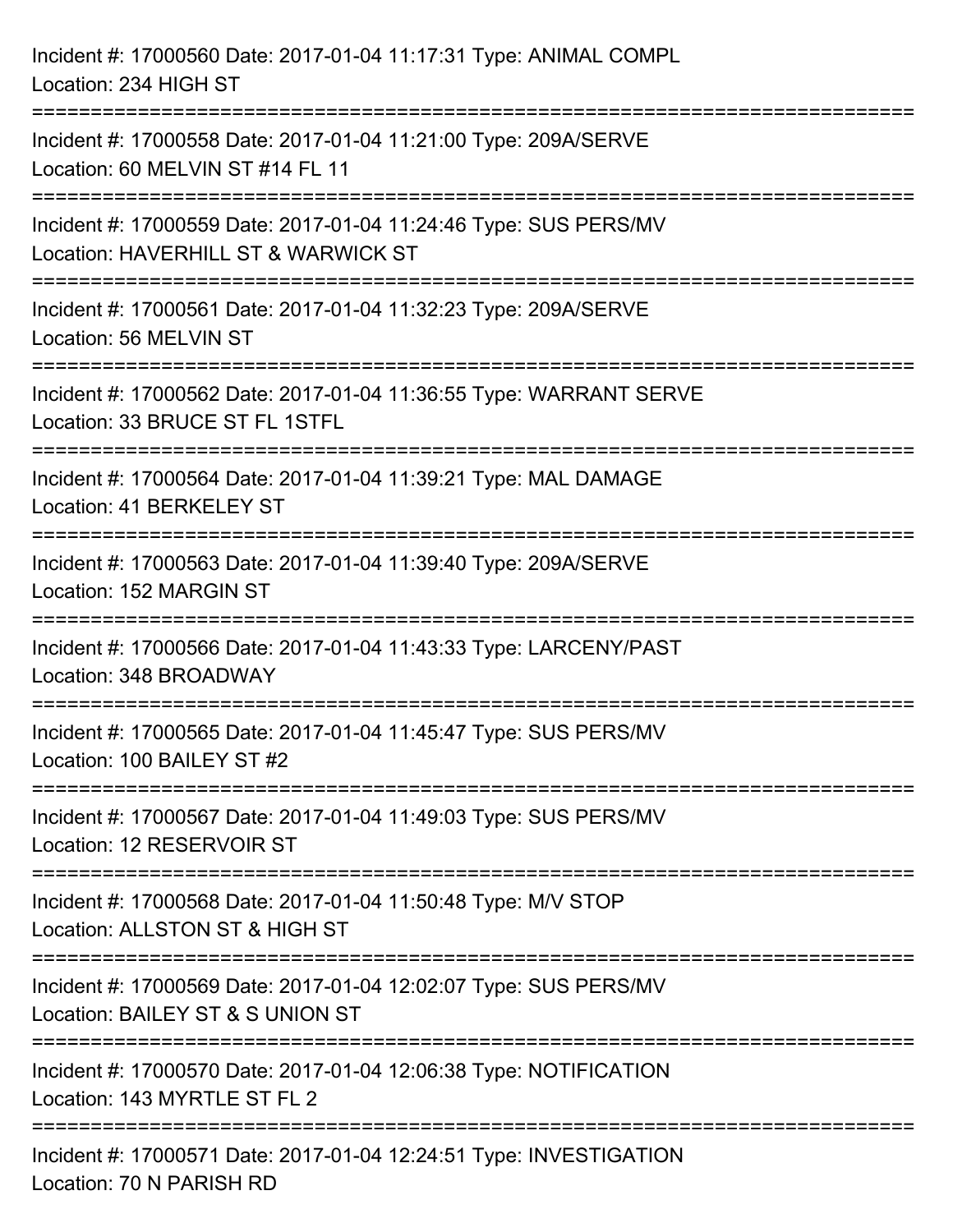| Incident #: 17000572 Date: 2017-01-04 12:26:18 Type: LIC PLATE STO<br>Location: COMMONWEALTH MOTORS / 1 COMMONWEALTH DR<br>==================================== |
|-----------------------------------------------------------------------------------------------------------------------------------------------------------------|
| Incident #: 17000573 Date: 2017-01-04 12:31:55 Type: ANIMAL COMPL<br>Location: 131 SARATOGA ST                                                                  |
| Incident #: 17000574 Date: 2017-01-04 12:39:16 Type: NEIGHBOR PROB<br>Location: 182 ANDOVER ST<br>=================================                             |
| Incident #: 17000575 Date: 2017-01-04 12:46:05 Type: TOW OF M/V<br>Location: APPLETON ST & ESSEX ST<br>:=========================<br>-----------                |
| Incident #: 17000576 Date: 2017-01-04 12:53:04 Type: MAL DAMAGE<br>Location: 81 FARLEY ST                                                                       |
| Incident #: 17000577 Date: 2017-01-04 13:00:41 Type: TOW OF M/V<br>Location: HAMPSHIRE ST & LAWRENCE ST                                                         |
| Incident #: 17000578 Date: 2017-01-04 13:06:36 Type: RECOV/STOL/MV<br>Location: 2 INMAN ST                                                                      |
| Incident #: 17000579 Date: 2017-01-04 13:08:48 Type: HIT & RUN M/V<br>Location: MARKET ST & S UNION ST                                                          |
| Incident #: 17000580 Date: 2017-01-04 13:16:16 Type: AUTO ACC/NO PI<br>Location: CANTON ST & HIGH ST                                                            |
| Incident #: 17000581 Date: 2017-01-04 13:34:14 Type: TOW OF M/V<br>Location: ALDER ST & SPRUCE ST                                                               |
| Incident #: 17000582 Date: 2017-01-04 13:53:24 Type: DRUG OVERDOSE<br>Location: 143 MYRTLE ST                                                                   |
| Incident #: 17000583 Date: 2017-01-04 14:04:24 Type: B&E/PAST<br>Location: 4 DURSO AV                                                                           |
| Incident #: 17000584 Date: 2017-01-04 14:27:39 Type: TOW OF M/V<br>Location: 38 OAK ST                                                                          |
| Incident #: 17000585 Date: 2017-01-04 14:43:10 Type: SUS PERS/MV<br>Location: CVS PHARMACY / 205 S BROADWAY                                                     |

===========================================================================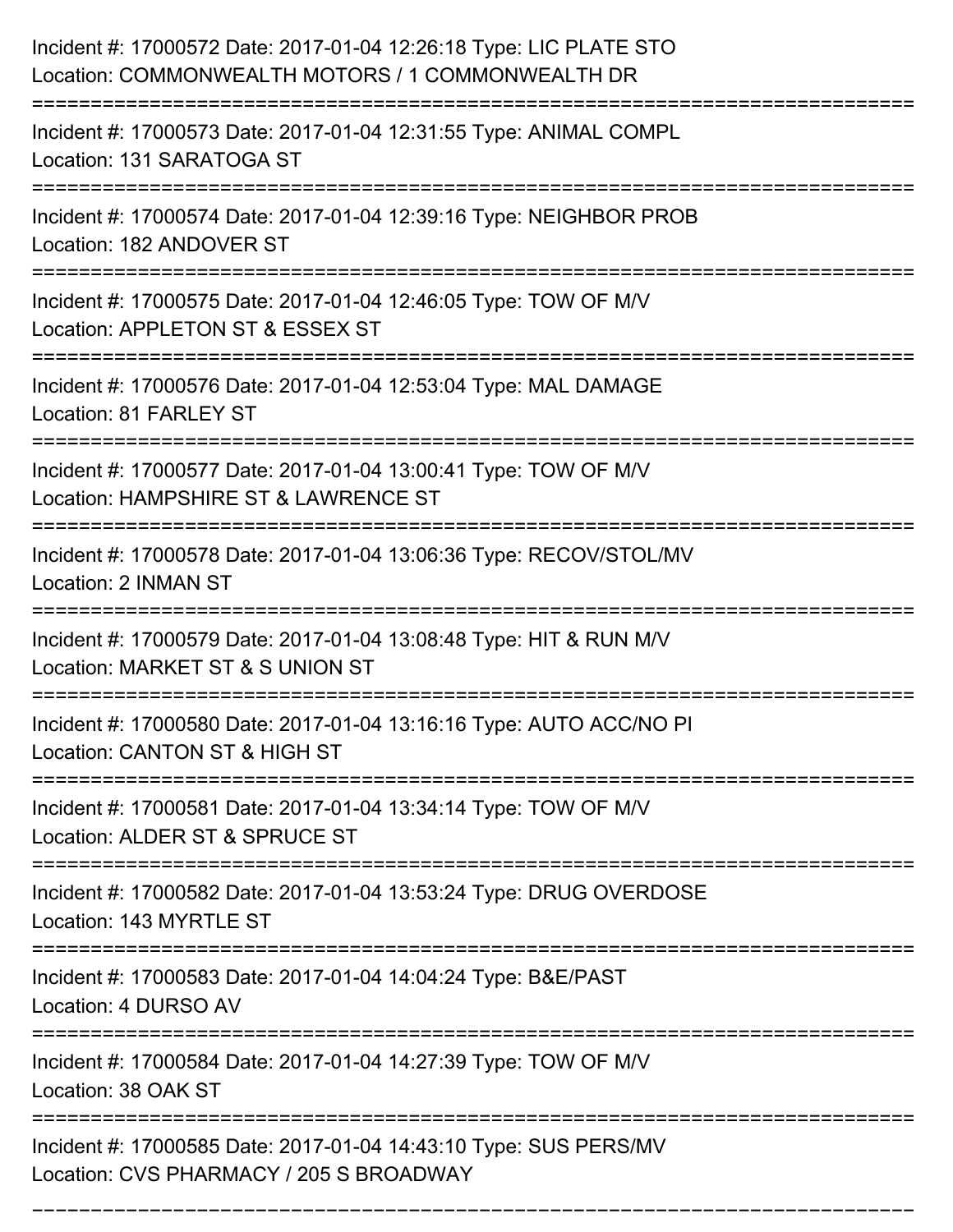| Incident #: 17000587 Date: 2017-01-04 14:52:13 Type: KEEP PEACE<br>Location: 140 SARATOGA ST                                        |
|-------------------------------------------------------------------------------------------------------------------------------------|
| ====================================<br>Incident #: 17000586 Date: 2017-01-04 14:54:54 Type: M/V STOP<br>Location: 404 HAVERHILL ST |
| ==================<br>Incident #: 17000588 Date: 2017-01-04 14:59:17 Type: ALARM/HOLD<br>Location: 18 BEACONSFIELD ST               |
| Incident #: 17000590 Date: 2017-01-04 15:02:44 Type: DISTURBANCE<br>Location: 11 APPLETON ST                                        |
| Incident #: 17000589 Date: 2017-01-04 15:03:46 Type: INVEST CONT<br>Location: 34 POPLAR ST                                          |
| Incident #: 17000591 Date: 2017-01-04 15:07:26 Type: ANIMAL COMPL<br>Location: CANAL ST & MILL ST                                   |
| :===================<br>Incident #: 17000592 Date: 2017-01-04 15:08:41 Type: AUTO ACC/PI<br>Location: 415 LOWELL ST                 |
| Incident #: 17000593 Date: 2017-01-04 15:08:58 Type: SUS PERS/MV<br>Location: 37 BENNINGTON ST                                      |
| Incident #: 17000594 Date: 2017-01-04 15:10:00 Type: LOST PROPERTY<br>Location: 344 HAVERHILL ST                                    |
| Incident #: 17000595 Date: 2017-01-04 15:20:50 Type: MISSING PERS<br>Location: 69 KINGSTON ST FL 2ND                                |
| Incident #: 17000597 Date: 2017-01-04 15:24:48 Type: MEDIC SUPPORT<br>Location: 147 EXCHANGE ST FL 2NDFL                            |
| Incident #: 17000596 Date: 2017-01-04 15:25:01 Type: M/V STOP<br>Location: 415 LOWELL ST                                            |
| Incident #: 17000598 Date: 2017-01-04 15:28:23 Type: SUS PERS/MV<br>Location: BROADWAY & CROSS ST                                   |
| Incident #: 17000599 Date: 2017-01-04 15:30:37 Type: INVESTIGATION<br>Location: 31 BUTLER ST                                        |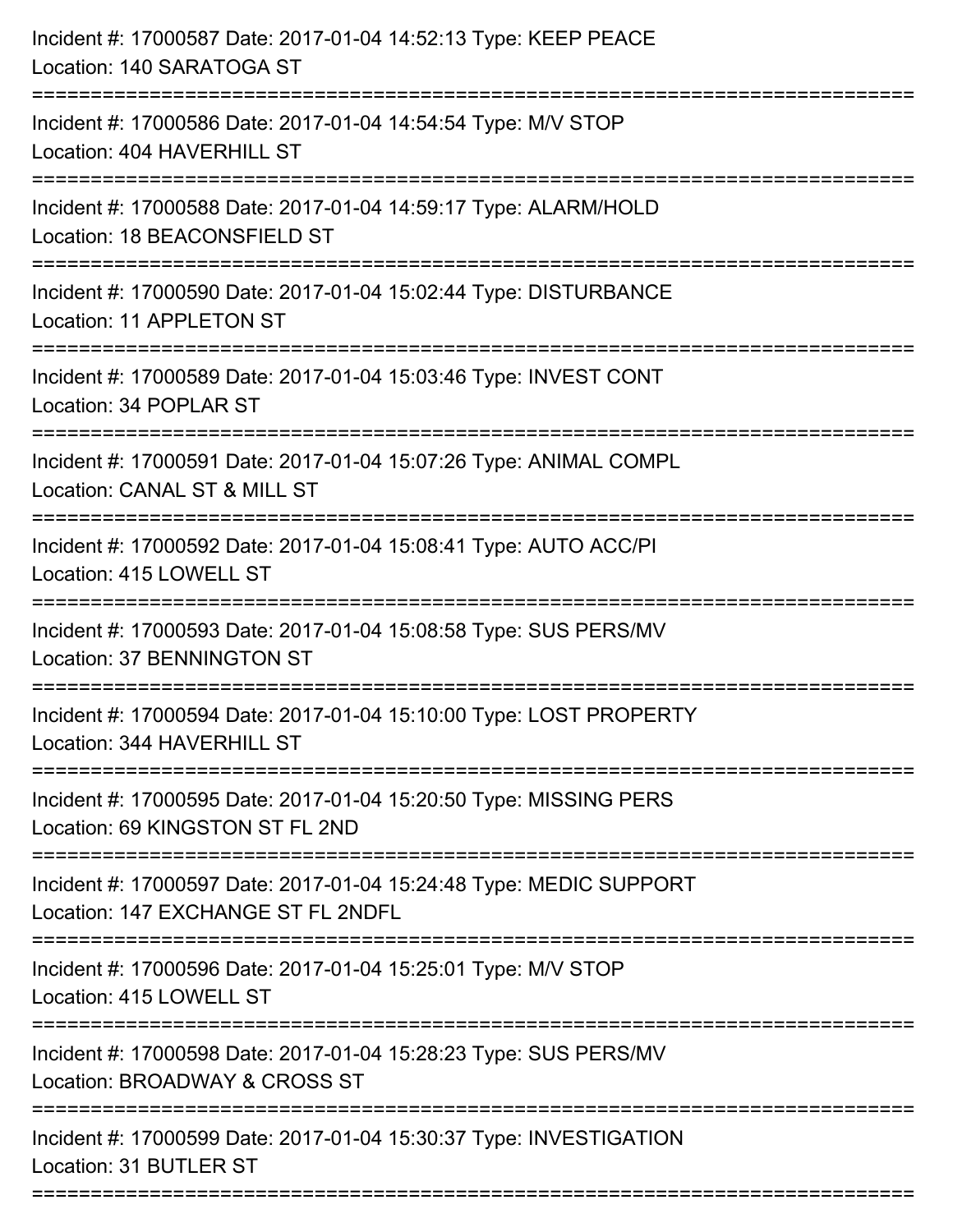Location: 83 ARLINGTON ST

| Incident #: 17000601 Date: 2017-01-04 15:52:38 Type: M/V STOP<br>Location: BERKELEY ST & JACKSON ST                                                    |
|--------------------------------------------------------------------------------------------------------------------------------------------------------|
| Incident #: 17000602 Date: 2017-01-04 15:55:46 Type: M/V STOP<br>Location: FARNHAM ST & OSGOOD ST                                                      |
| Incident #: 17000603 Date: 2017-01-04 15:57:07 Type: M/V STOP<br>Location: 328 ANDOVER ST                                                              |
| Incident #: 17000604 Date: 2017-01-04 15:58:00 Type: INVESTIGATION<br>Location: 34 PARK ST                                                             |
| Incident #: 17000605 Date: 2017-01-04 16:02:16 Type: LIC PLATE STO<br>Location: COMMONWEALTH MOTORS / 1 COMMONWEALTH DR                                |
| Incident #: 17000606 Date: 2017-01-04 16:12:59 Type: LIC PLATE STO<br>Location: 1 COMMONWEALTH DR                                                      |
| Incident #: 17000607 Date: 2017-01-04 16:18:17 Type: LIC PLATE STO<br>Location: COMMONWEALTH MOTORS / 1 COMMONWEALTH DR                                |
| Incident #: 17000608 Date: 2017-01-04 16:22:22 Type: INVEST CONT<br>Location: PUEBLO SUPERMARKET / 309 PARK ST                                         |
| Incident #: 17000610 Date: 2017-01-04 16:23:20 Type: 209A/SERVE<br>Location: 38 NORRIS ST                                                              |
| ======================<br>==================<br>Incident #: 17000609 Date: 2017-01-04 16:24:36 Type: M/V STOP<br>Location: BERKELEY ST & MONTGOMERY ST |
| Incident #: 17000611 Date: 2017-01-04 16:40:57 Type: INVESTIGATION<br>Location: HUSE ST & PARK ST                                                      |
| Incident #: 17000612 Date: 2017-01-04 16:47:17 Type: DOMESTIC/PROG<br>Location: 178 SARATOGA ST                                                        |
| Incident #: 17000613 Date: 2017-01-04 17:10:16 Type: WARRANT SERVE<br>Location: 54 CAMBRIDGE ST                                                        |
|                                                                                                                                                        |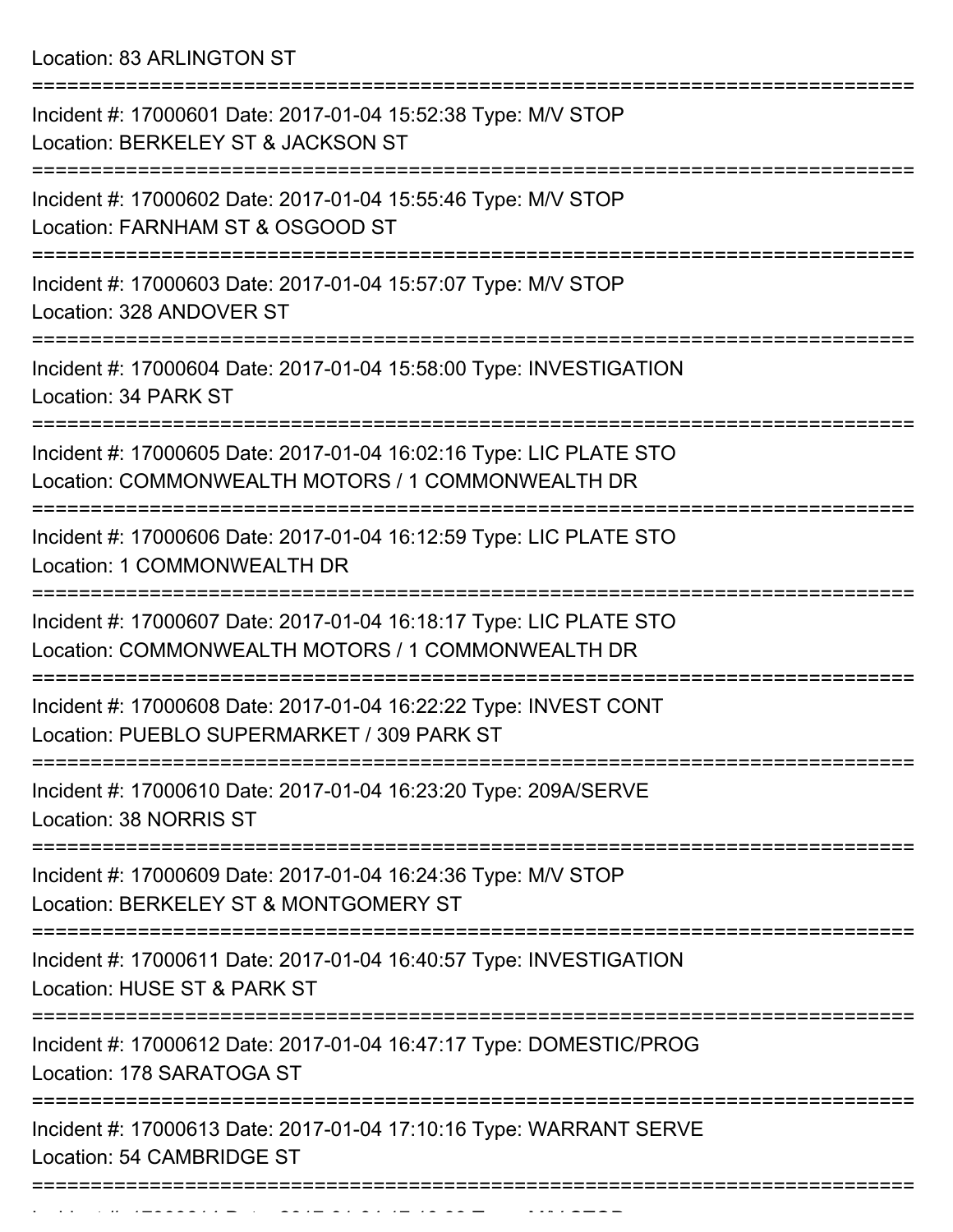Location: MERRIMACK ST & PARKER ST

| Incident #: 17000615 Date: 2017-01-04 17:20:24 Type: M/V STOP<br>Location: BROADWAY & METHUEN ST                                |
|---------------------------------------------------------------------------------------------------------------------------------|
| Incident #: 17000616 Date: 2017-01-04 17:20:56 Type: MAN DOWN<br>Location: 295 ESSEX ST                                         |
| Incident #: 17000617 Date: 2017-01-04 17:25:21 Type: MV/BLOCKING<br>Location: 11 BROADWAY AV                                    |
| Incident #: 17000618 Date: 2017-01-04 17:30:51 Type: MAL DAMAGE<br>Location: 60 ANDOVER ST                                      |
| Incident #: 17000619 Date: 2017-01-04 17:40:07 Type: M/V STOP<br>Location: 12 WILLOW ST                                         |
| Incident #: 17000620 Date: 2017-01-04 17:44:49 Type: ANIMAL COMPL<br>Location: 67 FARNHAM ST                                    |
| Incident #: 17000621 Date: 2017-01-04 17:50:21 Type: M/V STOP<br>Location: BROADWAY & CONCORD ST                                |
| Incident #: 17000622 Date: 2017-01-04 17:57:50 Type: WARRANT SERVE<br>Location: 520 BROADWAY                                    |
| Incident #: 17000623 Date: 2017-01-04 17:59:35 Type: MISSING PERS<br>Location: 189 GARDEN ST                                    |
| Incident #: 17000624 Date: 2017-01-04 18:04:57 Type: NOISE ORD<br>Location: HAVERHILL ST & UNION ST                             |
| Incident #: 17000625 Date: 2017-01-04 18:13:02 Type: M/V STOP<br>Location: BROADWAY & CEDAR ST                                  |
| -----------------------------------<br>Incident #: 17000626 Date: 2017-01-04 18:17:36 Type: M/V STOP<br>Location: 300 HOWARD ST |
| Incident #: 17000627 Date: 2017-01-04 18:19:49 Type: WARRANT SERVE<br>Location: 56 KENT ST                                      |
|                                                                                                                                 |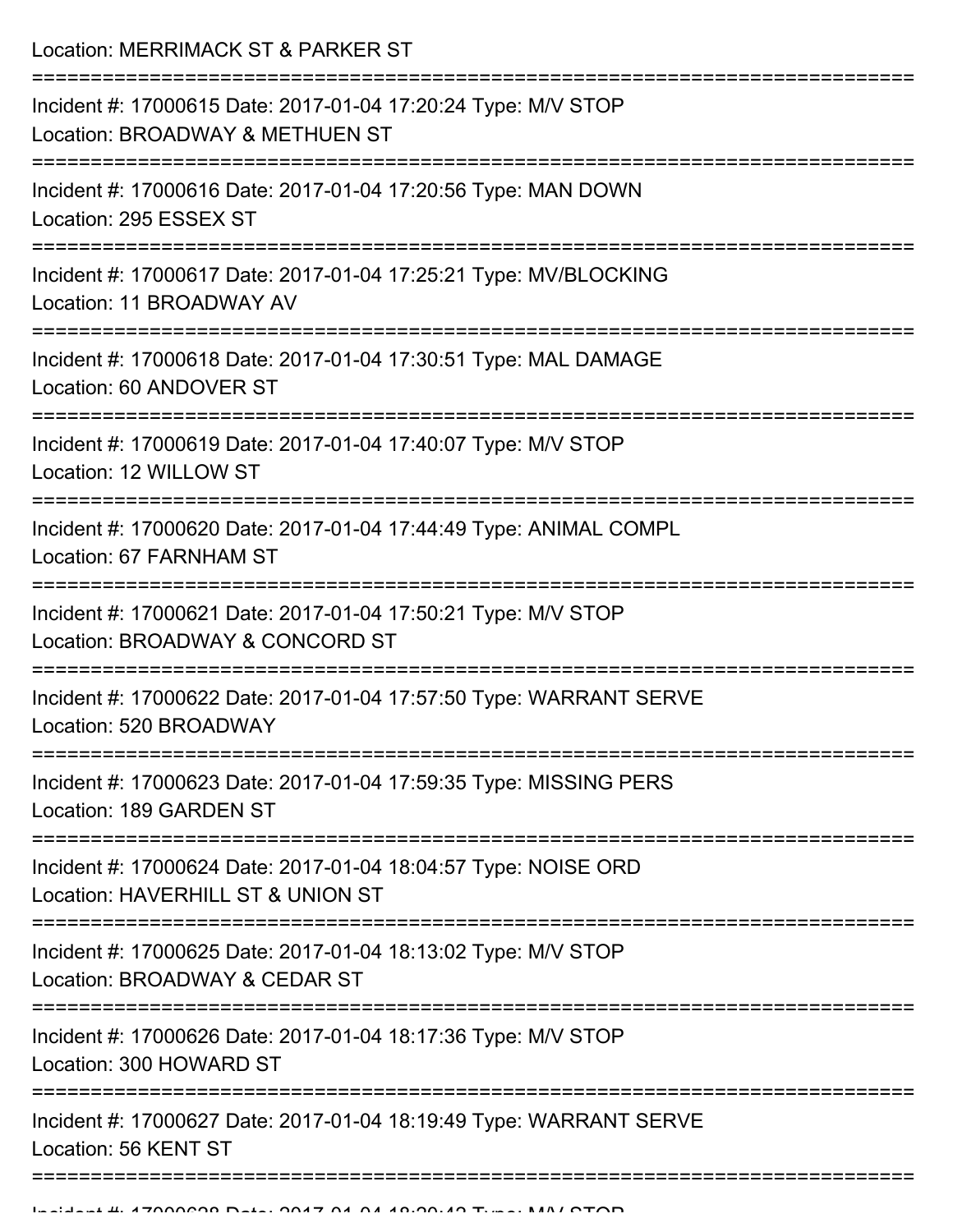| Location: BROADWAY & HAVERHILL ST                                                                                                       |
|-----------------------------------------------------------------------------------------------------------------------------------------|
| Incident #: 17000629 Date: 2017-01-04 18:37:59 Type: 209A/SERVE<br>Location: 38 NORRIS ST                                               |
| Incident #: 17000630 Date: 2017-01-04 18:40:02 Type: KEEP PEACE<br>Location: 340 HAVERHILL ST #6                                        |
| Incident #: 17000631 Date: 2017-01-04 18:59:16 Type: M/V STOP<br>Location: BROOKFIELD ST & HAWLEY ST<br>:============================== |
| Incident #: 17000632 Date: 2017-01-04 19:13:51 Type: EXTRA SURVEIL<br>Location: PEMBERTON PARK / 450 CANAL ST                           |
| Incident #: 17000633 Date: 2017-01-04 19:19:11 Type: ASSSIT OTHER PD<br>Location: JACKSON ST & KNOX ST                                  |
| ==============================<br>Incident #: 17000634 Date: 2017-01-04 19:24:26 Type: M/V STOP<br>Location: HAVERHILL ST & JACKSON ST  |
| Incident #: 17000635 Date: 2017-01-04 19:40:14 Type: ALARM/BURG<br>Location: WIRELESS REPAIR SOLUTIONS / 201 LAWRENCE ST                |
| --------------------------<br>Incident #: 17000636 Date: 2017-01-04 19:45:13 Type: M/V STOP<br>Location: BROADWAY & WATER ST            |
| Incident #: 17000638 Date: 2017-01-04 19:51:34 Type: EXTRA SURVEIL<br><b>Location: BEACON ST</b>                                        |
| Incident #: 17000637 Date: 2017-01-04 19:53:32 Type: GENERAL SERV<br>Location: 6 OAKLAND RD                                             |
| Incident #: 17000639 Date: 2017-01-04 20:44:32 Type: MEDIC SUPPORT<br>Location: 19 POPLAR ST FL 3                                       |
| Incident #: 17000640 Date: 2017-01-04 20:59:23 Type: INVEST CONT<br>Location: WARD CLUB / 57 SPRINGFIELD ST                             |
| Incident #: 17000641 Date: 2017-01-04 21:10:30 Type: VIO CITY ORD<br>Location: ALLSTON ST & HOWARD ST                                   |
|                                                                                                                                         |

Incident #: 17000642 Date: 2017-01-04 21:21:26 Type: WARRANT SERVE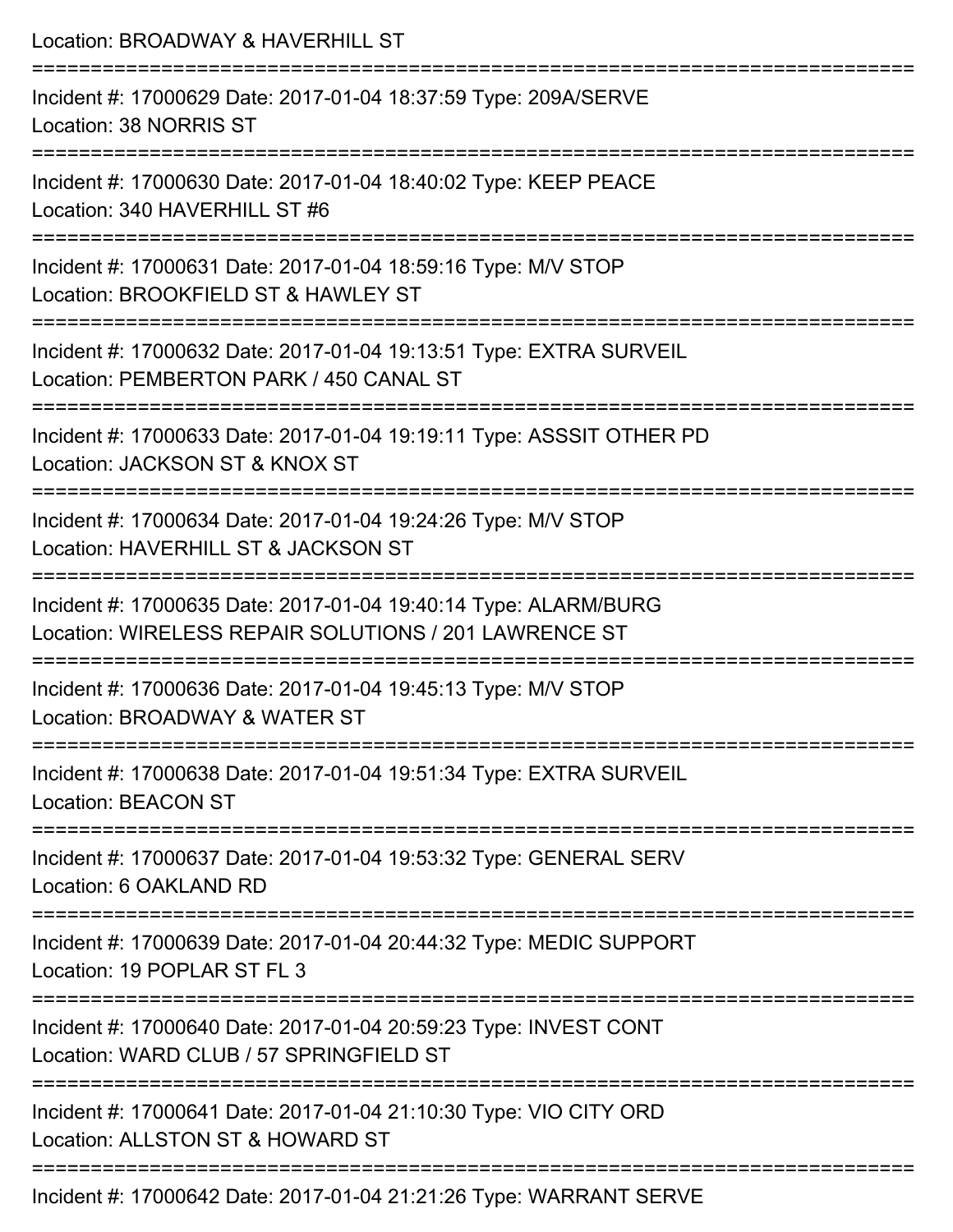| Incident #: 17000643 Date: 2017-01-04 21:36:47 Type: M/V STOP<br>Location: BELLEVUE ST & HAVERHILL ST        |
|--------------------------------------------------------------------------------------------------------------|
| Incident #: 17000646 Date: 2017-01-04 21:42:19 Type: ALARM/BURG<br>Location: 34 LEEDS TER                    |
| Incident #: 17000644 Date: 2017-01-04 21:46:41 Type: INVEST CONT<br>Location: 27 EXCHANGE ST                 |
| Incident #: 17000645 Date: 2017-01-04 21:49:46 Type: M/V STOP<br>Location: BROADWAY & CONCORD ST             |
| Incident #: 17000647 Date: 2017-01-04 21:52:50 Type: MAN DOWN<br>Location: 33 LYNN ST                        |
| Incident #: 17000648 Date: 2017-01-04 21:55:57 Type: ALARM/BURG<br>Location: BRUCKMANS FEED / 179 S BROADWAY |
| Incident #: 17000649 Date: 2017-01-04 21:56:04 Type: M/V STOP<br>Location: DORCHESTER ST & GARFIELD ST       |
| Incident #: 17000650 Date: 2017-01-04 22:02:25 Type: ALARM/BURG<br>Location: LEAHY SCHOOL / 100 ERVING AV    |
| Incident #: 17000651 Date: 2017-01-04 22:08:16 Type: M/V STOP<br>Location: 49 SPRINGFIELD                    |
| Incident #: 17000652 Date: 2017-01-04 22:11:26 Type: ALARM/BURG<br>Location: 334 LAWRENCE ST                 |
| Incident #: 17000653 Date: 2017-01-04 22:15:04 Type: DOMESTIC/PROG<br>Location: 176 SANBORN ST               |
| Incident #: 17000654 Date: 2017-01-04 22:18:00 Type: NOISE ORD<br>Location: 29 CAMELLA TEOLI WY FL 3         |
| Incident #: 17000655 Date: 2017-01-04 22:44:09 Type: M/V STOP<br>Location: CHESTNUT ST & SHORT ST            |
| Incident #: 17000656 Date: 2017-01-04 22:54:31 Type: M/V STOP                                                |